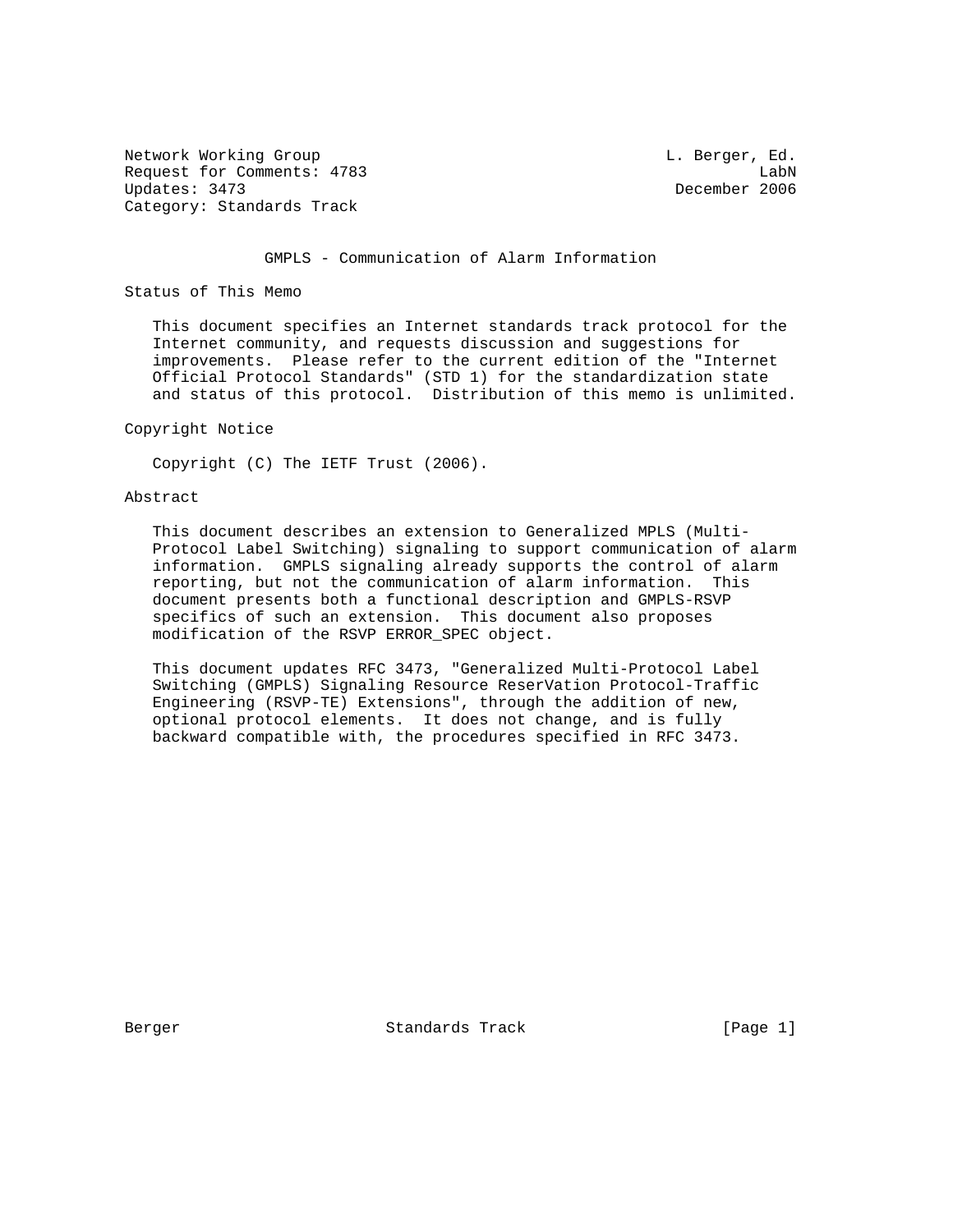|  |  |  | Table of Contents |
|--|--|--|-------------------|
|--|--|--|-------------------|

|       | 3.1.1. IF_ID ALARM_SPEC (and ERROR_SPEC) TLVs 5         |
|-------|---------------------------------------------------------|
|       |                                                         |
|       |                                                         |
|       | 3.1.4. Backwards Compatibility 11                       |
|       | 3.2. Controlling Alarm Communication 11                 |
|       | 3.2.1. Updated Admin_Status Object 11                   |
|       |                                                         |
|       |                                                         |
|       |                                                         |
|       | 3.5. Relationship to GMPLS E-NNI 14                     |
|       |                                                         |
| $5 -$ |                                                         |
|       |                                                         |
|       |                                                         |
|       | 5.3. New Registry for Admin-Status Object Bit Fields 16 |
|       |                                                         |
|       |                                                         |
|       |                                                         |
|       |                                                         |
|       |                                                         |
|       |                                                         |

Berger Standards Track [Page 2]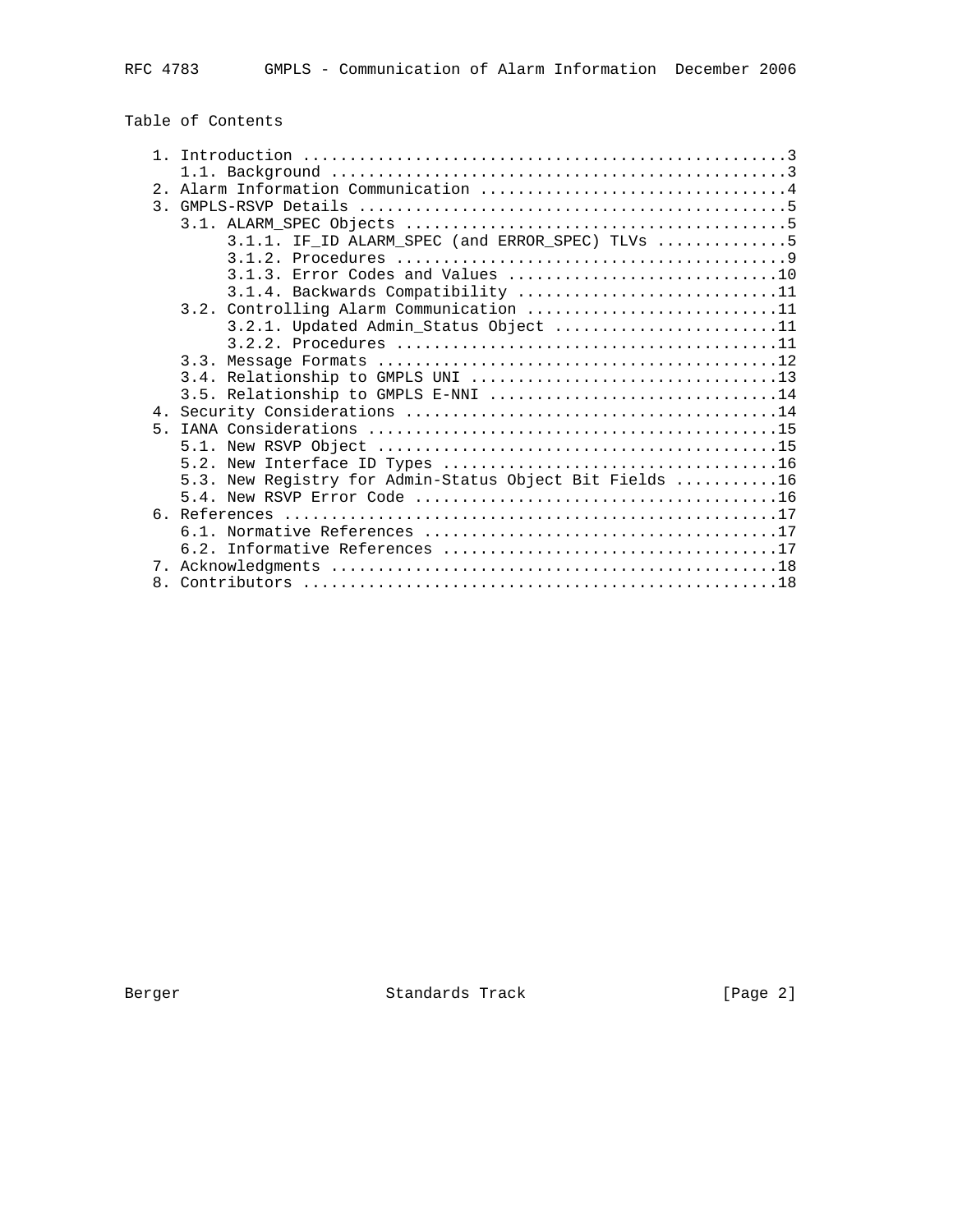# 1. Introduction

 GMPLS signaling provides mechanisms that can be used to control the reporting of alarms associated with a label switched path (LSP). This support is provided via Administrative Status Information [RFC3471] and the Admin\_Status object [RFC3473]. These mechanisms only control if alarm reporting is inhibited. No provision is made for communication of alarm information within GMPLS.

 The extension described in this document defines how the alarm information associated with a GMPLS LSP may be communicated along the path of the LSP. Communication both upstream and downstream is supported. The value in communicating such alarm information is that this information is then available at every node along the LSP for display and diagnostic purposes. Alarm information may also be useful in certain traffic protection scenarios, but such uses are out of the scope of this document. Alarm communication is supported via a new object, new error/alarm information TLVs, and a new Administrative Status Information bit.

 The communication of alarms, as described in this document, is controllable on a per-LSP basis. Such communication may be useful within network configurations where not all nodes support communication to a user for reporting of alarms and/or communication is needed to support specific applications. The support of this functionality is optional.

 The communication of alarms within GMPLS does not imply any modification in behavior of processing of alarms, or for the communication of alarms outside of GMPLS. Additionally, the extension described in this document is not intended to replace any (existing) data plane fault propagation techniques.

 The key words "MUST", "MUST NOT", "REQUIRED", "SHALL", "SHALL NOT", "SHOULD", "SHOULD NOT", "RECOMMENDED", "MAY", and "OPTIONAL" in this document are to be interpreted as described in [RFC2119].

# 1.1. Background

 Problems with data plane state can often be detected by associated data plane hardware components. Such data plane problems are typically filtered based on elapsed time and local policy. Problems that pass the filtering process are normally raised as alarms. These alarms are available for display to operators. They also may be collected centrally through means that are out of the scope of this document.

Berger Standards Track [Page 3]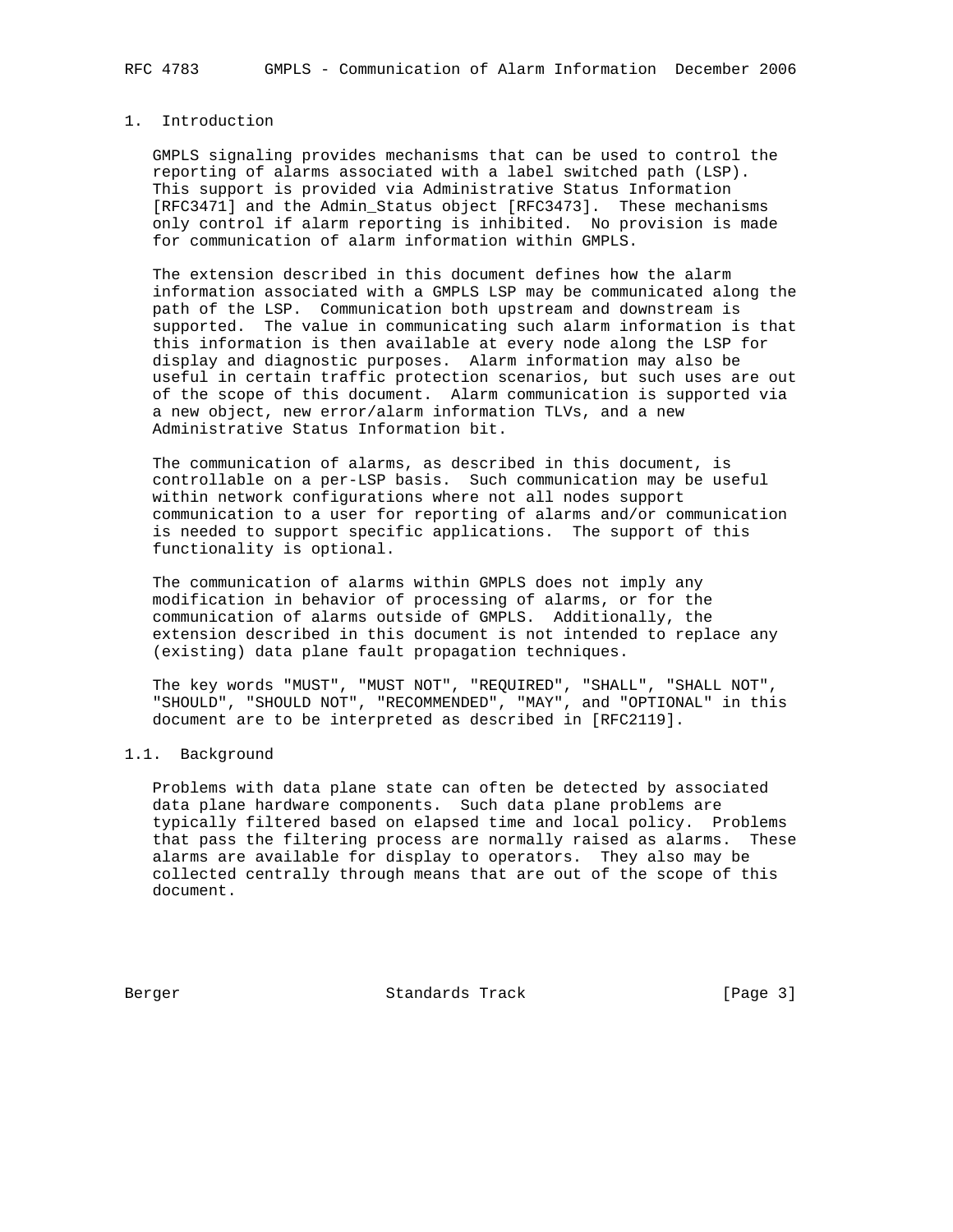Not all data plane problems cause the LSP to be immediately torn down. Further, there may be a desire, particularly in optical transport networks, to retain an LSP and communicate relevant alarm information even when the data plane state has failed completely.

 Although error information can be reported using PathErr, ResvErr, and Notify messages, these messages typically indicate a problem in signaling state and can only report one problem at a time. This makes it hard to correlate all of the problems that may be associated with a single LSP and to allow an operator examining the status of an LSP to view a full list of current problems. This situation is exacerbated by the absence of any way to communicate that a problem has been resolved and a corresponding alarm cleared.

 The extensions defined in this document allow an operator or a software component to obtain a full list of current alarms associated with all of the resources used to support an LSP. The extensions also ensure that this list is kept up-to-date and synchronized with the real alarm status in the network. Finally, the extensions make the list available at every node traversed by an LSP.

# 2. Alarm Information Communication

 A new object is introduced to carry alarm information details. The details of alarm information are much like the error information carried in the existing ERROR\_SPEC objects. For this reason the communication of alarm information uses a format that is based on the communication of error information.

 The new object introduced to carry alarm information details is called an ALARM\_SPEC object. This object has the same format as the ERROR\_SPEC object, but uses a new C-Num to avoid the semantics of error processing. Also, additional TLVs are defined for the IF\_ID ALARM\_SPEC objects to support the communication of information related to a specific alarm. These TLVs may also be useful when included in ERROR\_SPEC objects, e.g., when the ERROR\_SPEC object is carried within a Notify message.

 While the details of alarm information are like the details of existing error communication, the semantics of processing differ. Alarm information will typically relate to changes in data plane state, without changes in control state. Alarm information will always be associated with in-place LSPs. Such information will also typically be most useful to operators and applications other than control plane protocol processing. Finally, while error information is communicated within PathErr, ResvErr, and Notify messages [RFC3473], alarm information will be carried within Path and Resv messages.

Berger Standards Track [Page 4]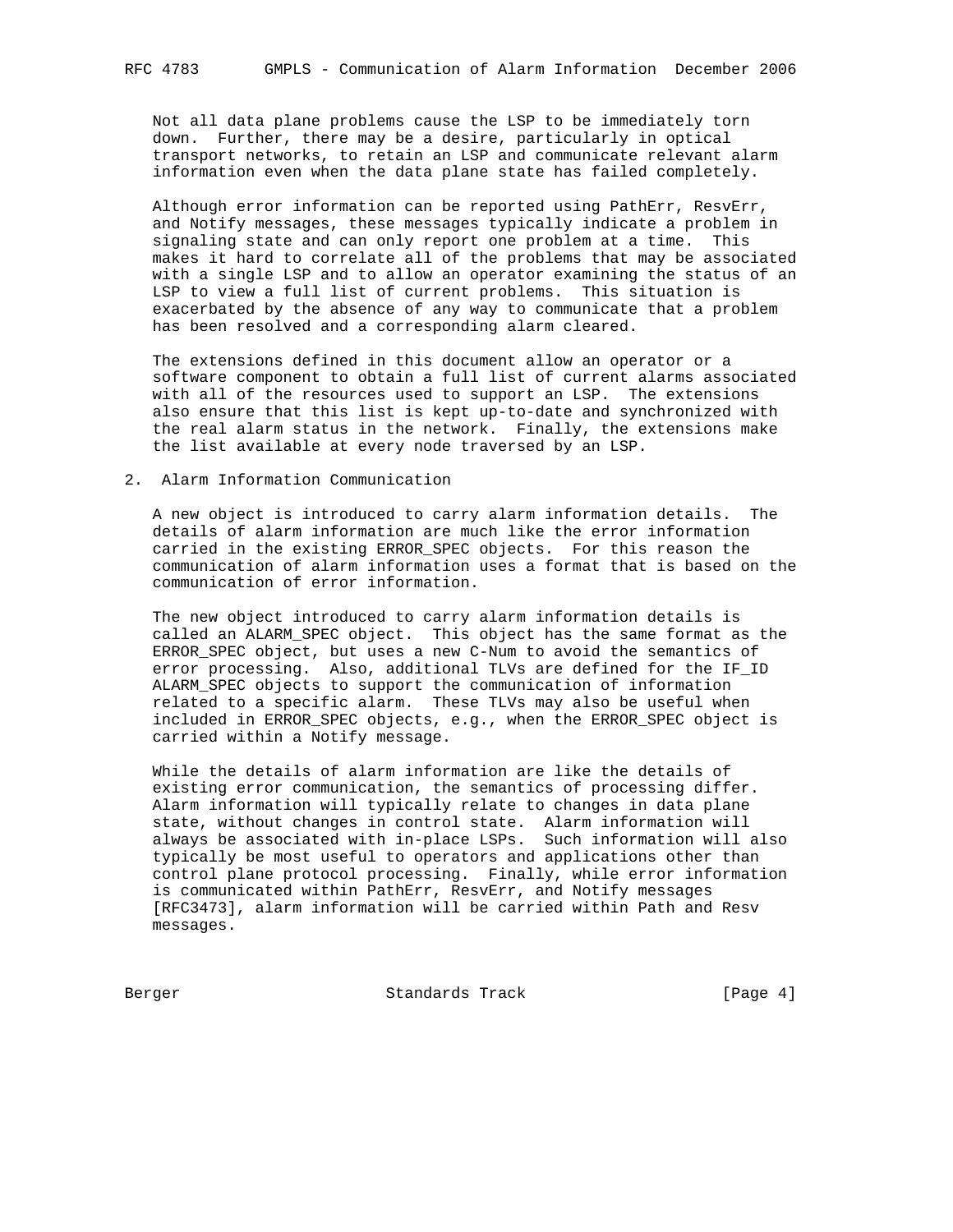Path messages are used to carry alarm information to downstream nodes, and Resv messages are used to carry alarm information to upstream nodes. The intent of sending alarm information both upstream and downstream is to provide the same visibility to alarm information at any point along an LSP. The communication of multiple alarms associated with an LSP is supported. In this case, multiple ALARM\_SPEC objects will be carried in the Path or Resv messages.

 The addition of alarm information to Path and Resv messages is controlled via a new Administrative Status Information bit. Administrative Status Information is carried in the Admin\_Status object.

3. GMPLS-RSVP Details

 This section provides the GMPLS-RSVP [RFC3473] specification for communication of alarm information. The communication of alarm information is OPTIONAL. This section applies to nodes that support communication of alarm information.

## 3.1. ALARM\_SPEC Objects

 The ALARM\_SPEC objects use the same format as the ERROR\_SPEC object, but with class number of 198 (assigned by IANA in the form 11bbbbbb, per Section 3.1.4).

- o Class = 198, C-Type = 1 Reserved. (C-Type value defined for ERROR\_SPEC, but is not defined for use with ALARM\_SPEC.)
- o Class = 198, C-Type = 2 Reserved. (C-Type value defined for ERROR\_SPEC, but is not defined for use with ALARM\_SPEC.)
- o IPv4 IF\_ID ALARM\_SPEC object: Class = 198, C-Type = 3 Definition same as IPv4 IF\_ID ERROR\_SPEC [RFC3473].
- o IPv6 IF\_ID ALARM\_SPEC object: Class = 198, C-Type = 4 Definition same as IPv6 IF\_ID ERROR\_SPEC [RFC3473].

3.1.1. IF\_ID ALARM\_SPEC (and ERROR\_SPEC) TLVs

 The following new TLVs are defined for use with the IPv4 and IPv6 IF\_ID ALARM\_SPEC objects. They may also be used with the IPv4 and IPv6 IF ID ERROR SPEC objects. See [RFC3471] Section 9.1.1 for the original definition of these values. Note the length provided below is for the total TLV. All TLVs defined in this section are OPTIONAL.

Berger Chamber Standards Track Chamber (Page 5)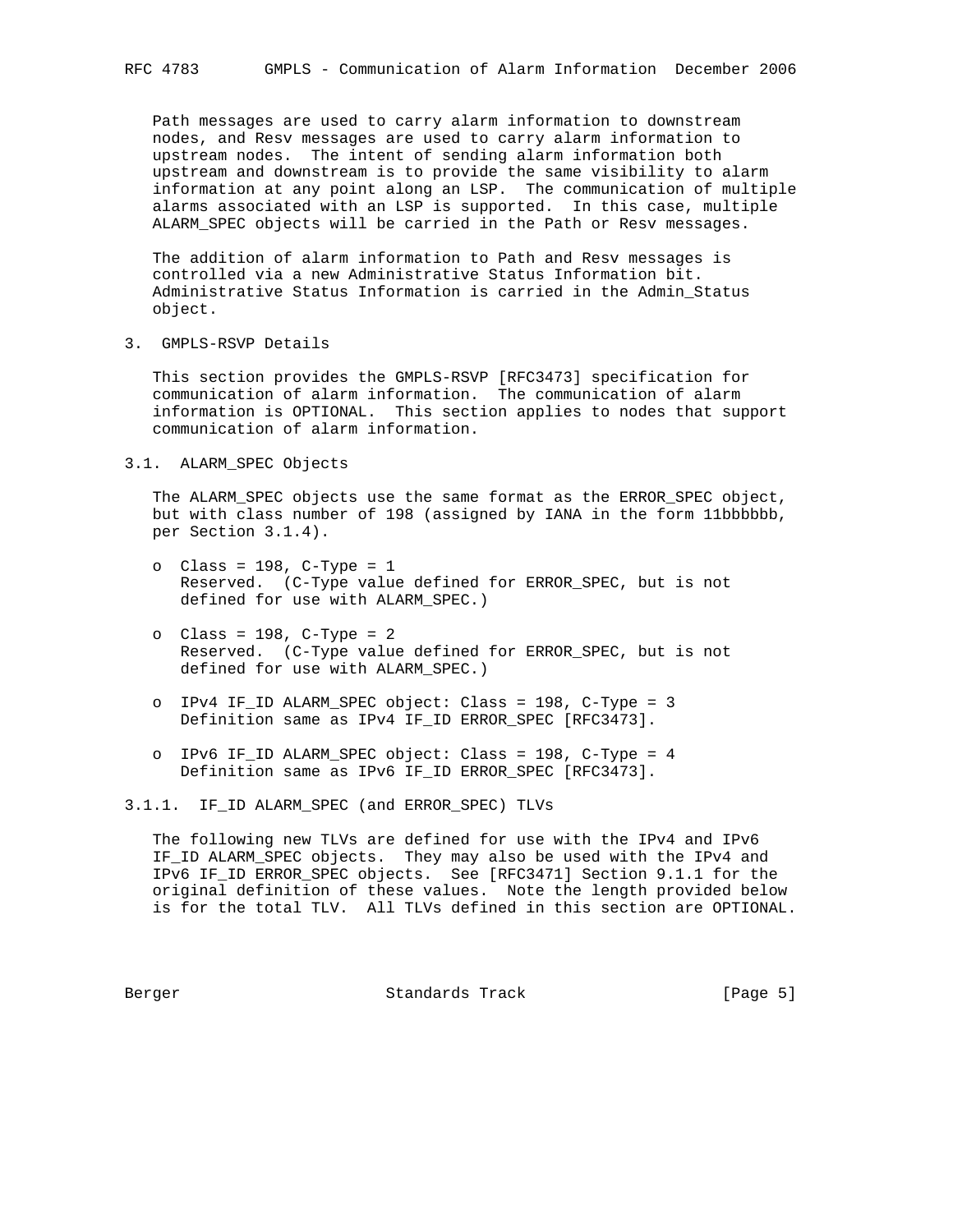The defined TLVs MUST follow any interface identifying TLVs. No rules apply to the relative ordering of the TLVs defined in this section.

| Type       | Length   | Description                         |
|------------|----------|-------------------------------------|
| 512<br>513 | 8        | REFERENCE COUNT<br>SEVERITY         |
| 514<br>515 | x        | GLOBAL TIMESTAMP<br>LOCAL_TIMESTAMP |
| 516        | variable | ERROR_STRING                        |

The Reference Count TLV has the following format:

|      |  | 0 1 2 3 4 5 6 7 8 9 0 1 2 3 4 5 6 7 8 9 0 1 2 3 4 5 6 7 8 9 0 1 |  |  |  |  |  |  |  |  |  |  |                 |  |  |        |  |  |  |  |  |  |
|------|--|-----------------------------------------------------------------|--|--|--|--|--|--|--|--|--|--|-----------------|--|--|--------|--|--|--|--|--|--|
|      |  |                                                                 |  |  |  |  |  |  |  |  |  |  |                 |  |  |        |  |  |  |  |  |  |
| Type |  |                                                                 |  |  |  |  |  |  |  |  |  |  |                 |  |  | Length |  |  |  |  |  |  |
|      |  |                                                                 |  |  |  |  |  |  |  |  |  |  |                 |  |  |        |  |  |  |  |  |  |
|      |  |                                                                 |  |  |  |  |  |  |  |  |  |  | Reference Count |  |  |        |  |  |  |  |  |  |
|      |  |                                                                 |  |  |  |  |  |  |  |  |  |  |                 |  |  |        |  |  |  |  |  |  |

Reference Count: 32 bits

 The number of times this alarm has been repeated as determined by the reporting node. This field MUST NOT be set to zero, and TLVs received with this field set to zero MUST be ignored.

Only one Reference Count TLV may be included in an object.

The Severity TLV has the following format:

|          |  |  |  |  |  |  | 0 1 2 3 4 5 6 7 8 9 0 1 2 3 4 5 6 7 8 9 0 1 2 3 4 5 6 7 8 9 0 1 |  |  |  |  |  |  |        |  |  |  |          |  |  |  |  |  |
|----------|--|--|--|--|--|--|-----------------------------------------------------------------|--|--|--|--|--|--|--------|--|--|--|----------|--|--|--|--|--|
|          |  |  |  |  |  |  |                                                                 |  |  |  |  |  |  |        |  |  |  |          |  |  |  |  |  |
| Type     |  |  |  |  |  |  |                                                                 |  |  |  |  |  |  |        |  |  |  | Length   |  |  |  |  |  |
|          |  |  |  |  |  |  |                                                                 |  |  |  |  |  |  |        |  |  |  |          |  |  |  |  |  |
| Reserved |  |  |  |  |  |  |                                                                 |  |  |  |  |  |  | Impact |  |  |  | Severity |  |  |  |  |  |
|          |  |  |  |  |  |  |                                                                 |  |  |  |  |  |  |        |  |  |  |          |  |  |  |  |  |

Reserved: 20 bits

 This field is reserved. It MUST be set to zero on generation, MUST be ignored on receipt, and MUST be forwarded unchanged and unexamined by transit nodes.

Berger Standards Track [Page 6]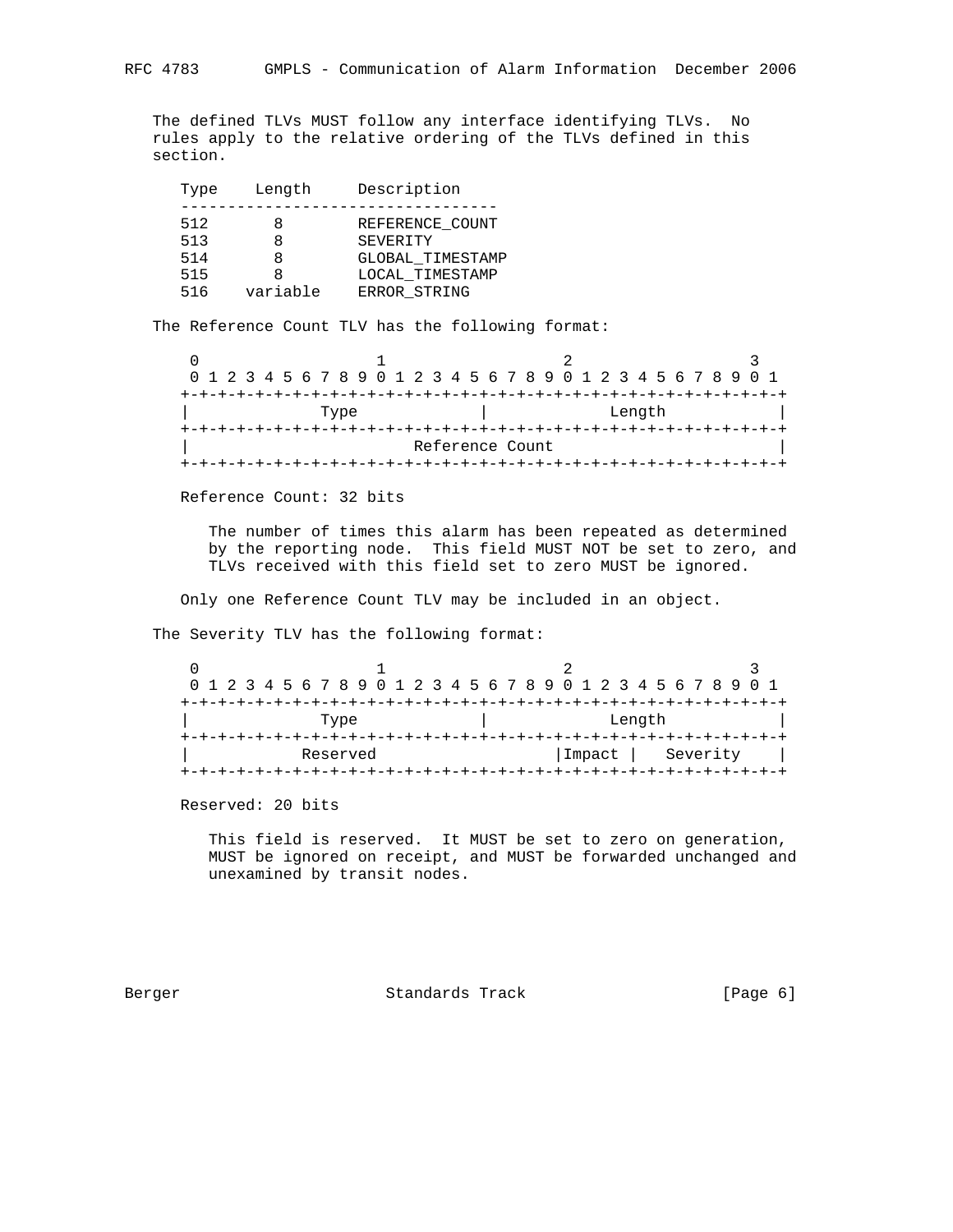Impact: 4 bits

 Indicates the impact of the alarm indicated in the TLV. See [M.20] for a general discussion on classification of failures. The following values are defined in this document. The details of the semantics may be found in [M.20].

 Value Definition ----- --------------------- 0 Unspecified impact 1 Non-Service Affecting (Data traffic not interrupted) 2 Service Affecting (Data traffic is interrupted)

Severity: 8 bits

 Indicates the impact of the alarm indicated in the TLV. See [RFC3877] and [M.3100] for more information on severity. The following values are defined in this document. The details of the semantics may be found in [RFC3877] and [M.3100]:

| Value | Definition    |
|-------|---------------|
|       |               |
|       | Cleared       |
|       | Indeterminate |
| 2     | Critical      |
| ζ     | Major         |
|       | Minor         |
| ҕ     | Warning       |

Only one Severity TLV may be included in an object.

The Global Timestamp TLV has the following format:

|      |  |  |  |  |  |  |  |  |  |  |  |  |  |  |                                |        |  |  |  | 0 1 2 3 4 5 6 7 8 9 0 1 2 3 4 5 6 7 8 9 0 1 2 3 4 5 6 7 8 9 0 1 |  |  |
|------|--|--|--|--|--|--|--|--|--|--|--|--|--|--|--------------------------------|--------|--|--|--|-----------------------------------------------------------------|--|--|
|      |  |  |  |  |  |  |  |  |  |  |  |  |  |  |                                |        |  |  |  |                                                                 |  |  |
| Type |  |  |  |  |  |  |  |  |  |  |  |  |  |  |                                | Length |  |  |  |                                                                 |  |  |
|      |  |  |  |  |  |  |  |  |  |  |  |  |  |  | +-+-+-+-+-+-+-+-+-+-+-+-+-+-+- |        |  |  |  |                                                                 |  |  |
|      |  |  |  |  |  |  |  |  |  |  |  |  |  |  | Global Timestamp               |        |  |  |  |                                                                 |  |  |
|      |  |  |  |  |  |  |  |  |  |  |  |  |  |  |                                |        |  |  |  |                                                                 |  |  |

Berger Standards Track [Page 7]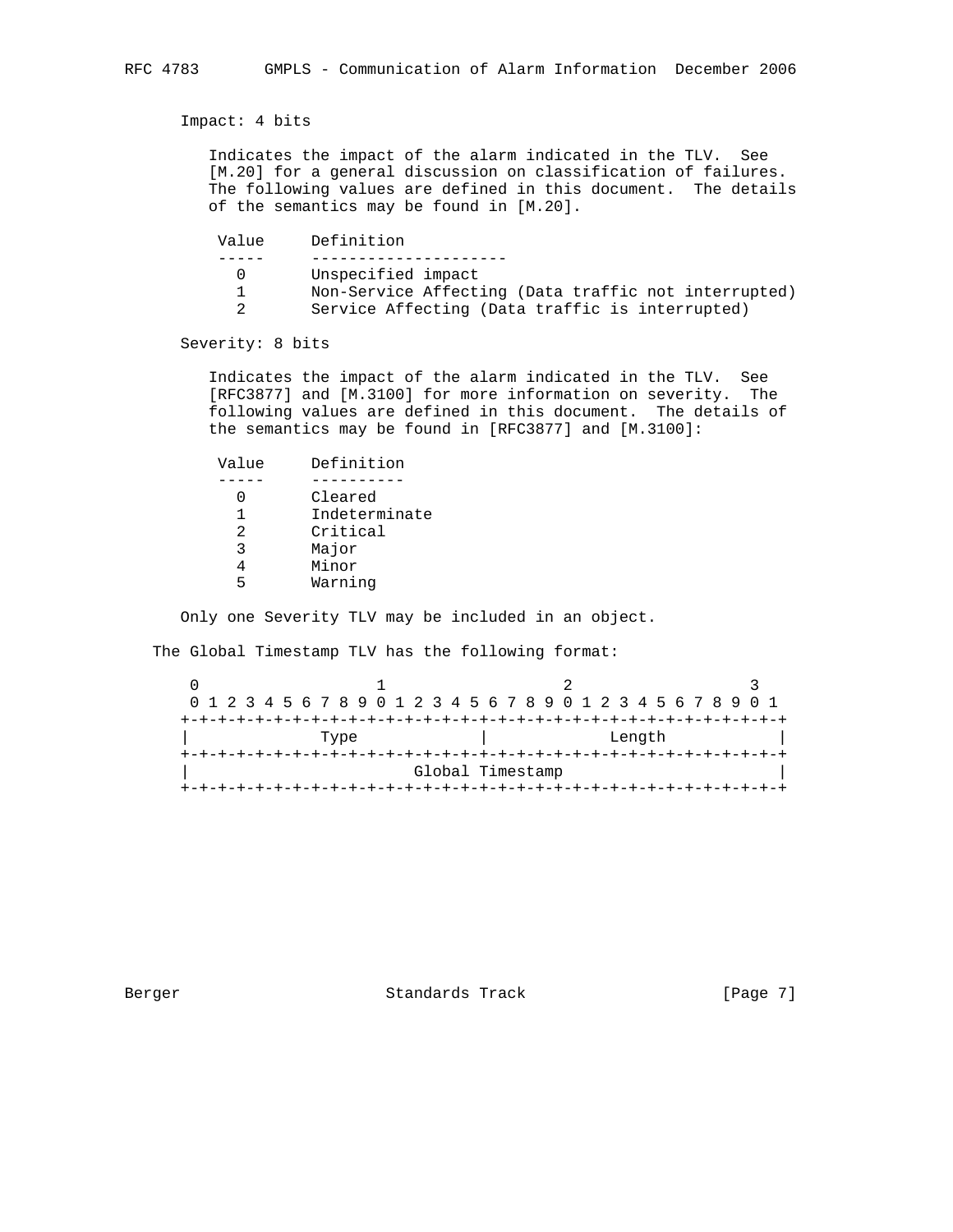Global Timestamp: 32 bits

 An unsigned fixed-point integer that indicates the number of seconds since 00:00:00 UT on 1 January 1970 according to the clock on the node that originates this TLV. This time MAY include leap seconds if they are used by the local clock and SHOULD contain the same time value as used by the node when the alarm is reported through other systems (such as within the Management Plane) if global time is used in those reports.

Only one Global Timestamp TLV may be included in an object.

The Local Timestamp TLV has the following format:

| 0 1 2 3 4 5 6 7 8 9 0 1 2 3 4 5 6 7 8 9 0 1 2 3 4 5 6 7 8 9 0 1 |  |  |  |  |  |  |  |  |  |  |  |  |  |  |  |  |        |  |  |  |  |  |
|-----------------------------------------------------------------|--|--|--|--|--|--|--|--|--|--|--|--|--|--|--|--|--------|--|--|--|--|--|
|                                                                 |  |  |  |  |  |  |  |  |  |  |  |  |  |  |  |  |        |  |  |  |  |  |
| Type                                                            |  |  |  |  |  |  |  |  |  |  |  |  |  |  |  |  | Length |  |  |  |  |  |
|                                                                 |  |  |  |  |  |  |  |  |  |  |  |  |  |  |  |  |        |  |  |  |  |  |
| Local Timestamp                                                 |  |  |  |  |  |  |  |  |  |  |  |  |  |  |  |  |        |  |  |  |  |  |
|                                                                 |  |  |  |  |  |  |  |  |  |  |  |  |  |  |  |  |        |  |  |  |  |  |

Local Timestamp: 32 bits

 Number of seconds reported by the local system clock at the time the associated alarm was detected on the node that originates this TLV. This number is expected to be meaningful in the context of the originating node. For example, it may indicate the number of seconds since the node rebooted or may be a local representation of an unsynchronized real-time clock.

Only one Local Timestamp TLV may be included in an object.

The Error String TLV has the following format:

|              | 0 1 2 3 4 5 6 7 8 9 0 1 2 3 4 5 6 7 8 9 0 1 2 3 4 5 6 7 8 9 0 1 |  |
|--------------|-----------------------------------------------------------------|--|
|              |                                                                 |  |
| Type         | Length                                                          |  |
|              |                                                                 |  |
|              |                                                                 |  |
| Error String | (NULL padded display string)                                    |  |
|              |                                                                 |  |
|              |                                                                 |  |

Berger Standards Track [Page 8]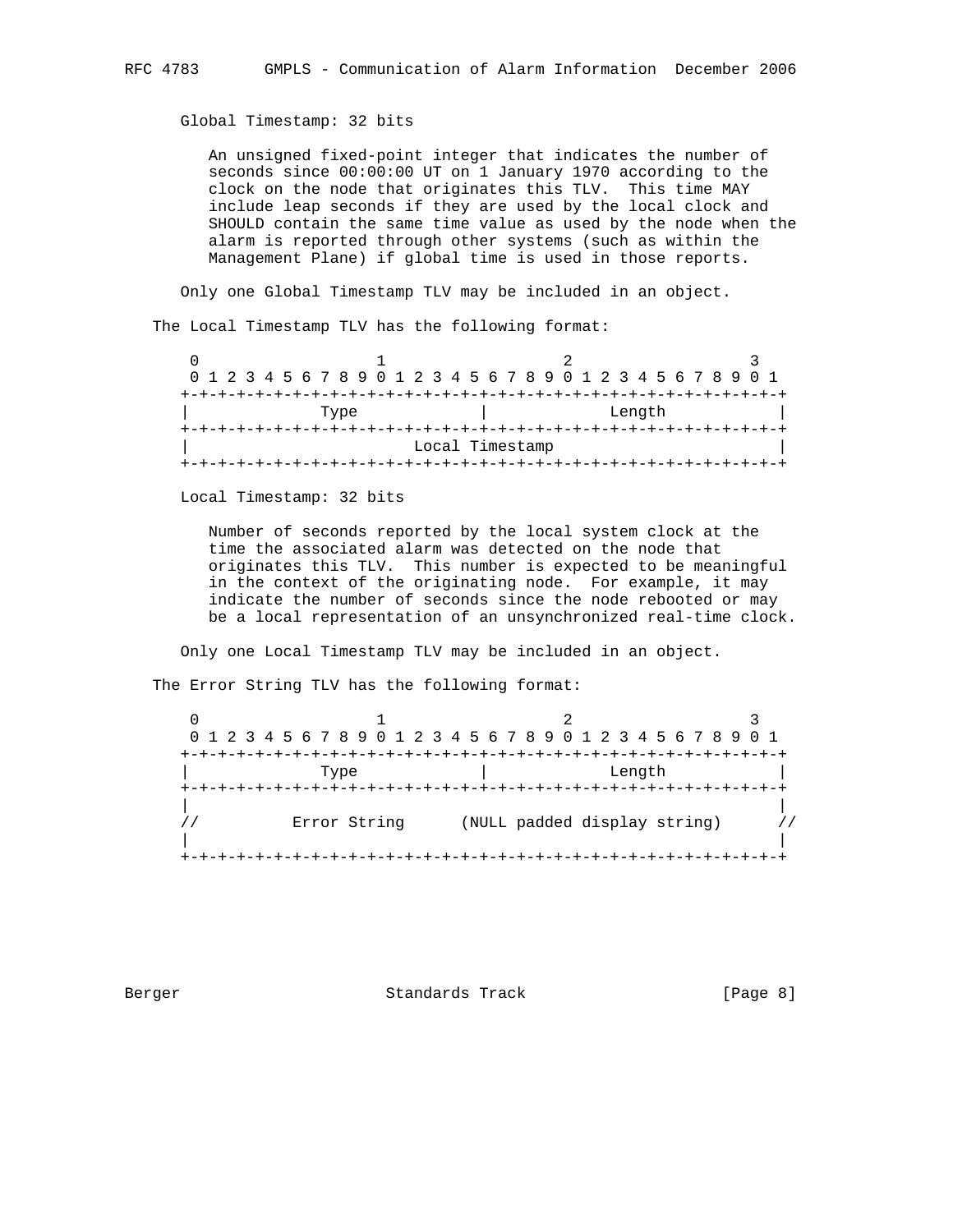Error String: 32 bits minimum (variable)

 A string of characters in US-ASCII, representing the type of error/alarm. This string is padded to the next largest 4-byte boundary using null characters. Null padding is not required when the string is 32-bit aligned. The contents of error string are implementation dependent. See the condition types listed in Appendices of [GR833] for a list of example strings. Note length includes padding.

Multiple Error String TLVs may be included in an object.

3.1.2. Procedures

 This section applies to nodes that support the communication of alarm information. ALARM\_SPEC objects are carried in Path and Resv messages. Multiple ALARM\_SPEC objects MAY be present.

 Nodes that support the extensions defined in this document SHOULD store any alarm information from received ALARM\_SPEC objects for future use. All ALARM\_SPEC objects received in Path messages SHOULD be passed unmodified downstream in the corresponding Path messages. All ALARM\_SPEC objects received in Resv messages SHOULD be passed unmodified upstream in the corresponding Resv messages. ALARM\_SPEC objects are merged in transmitted Resv messages by including a copy of all ALARM\_SPEC objects received in corresponding Resv Messages.

 To advertise local alarm information, a node generates an ALARM\_SPEC object for each alarm and adds it to both the Path and Resv messages for the impacted LSP.

 In all cases, appropriate Error Node Address, Error Code, and Error Values MUST be set (see below for a discussion on Error Code and Error Values). As the InPlace and NotGuilty flags only have meaning in ERROR\_SPEC objects, they SHOULD NOT be set. TLVs SHOULD be included in the ALARM\_SPEC object to identify the interface, if any, associated with the alarm. The TLVs defined in [RFC3471] for identifying interfaces in the IF\_ID ERROR\_SPEC object [RFC3473] SHOULD be used for this purpose, but note that TLVs type 4 and 5 (component interfaces) are deprecated by [RFC4201] and SHOULD NOT be used. TLVs SHOULD also be included to indicate the severity (Severity TLV), the time (Global Timestamp and/or Local Timestamp TLVs), and a (brief) string (Error String TLV) associated with the alarm. The reference count TLV MAY also be included to indicate the number of times an alarm has been repeated at the reporting node. ALARM\_SPEC objects received from other nodes are not impacted by the addition of local ALARM\_SPEC objects, i.e., they continue to be processed as described above. The choice of which alarm or alarms to

Berger Standards Track [Page 9]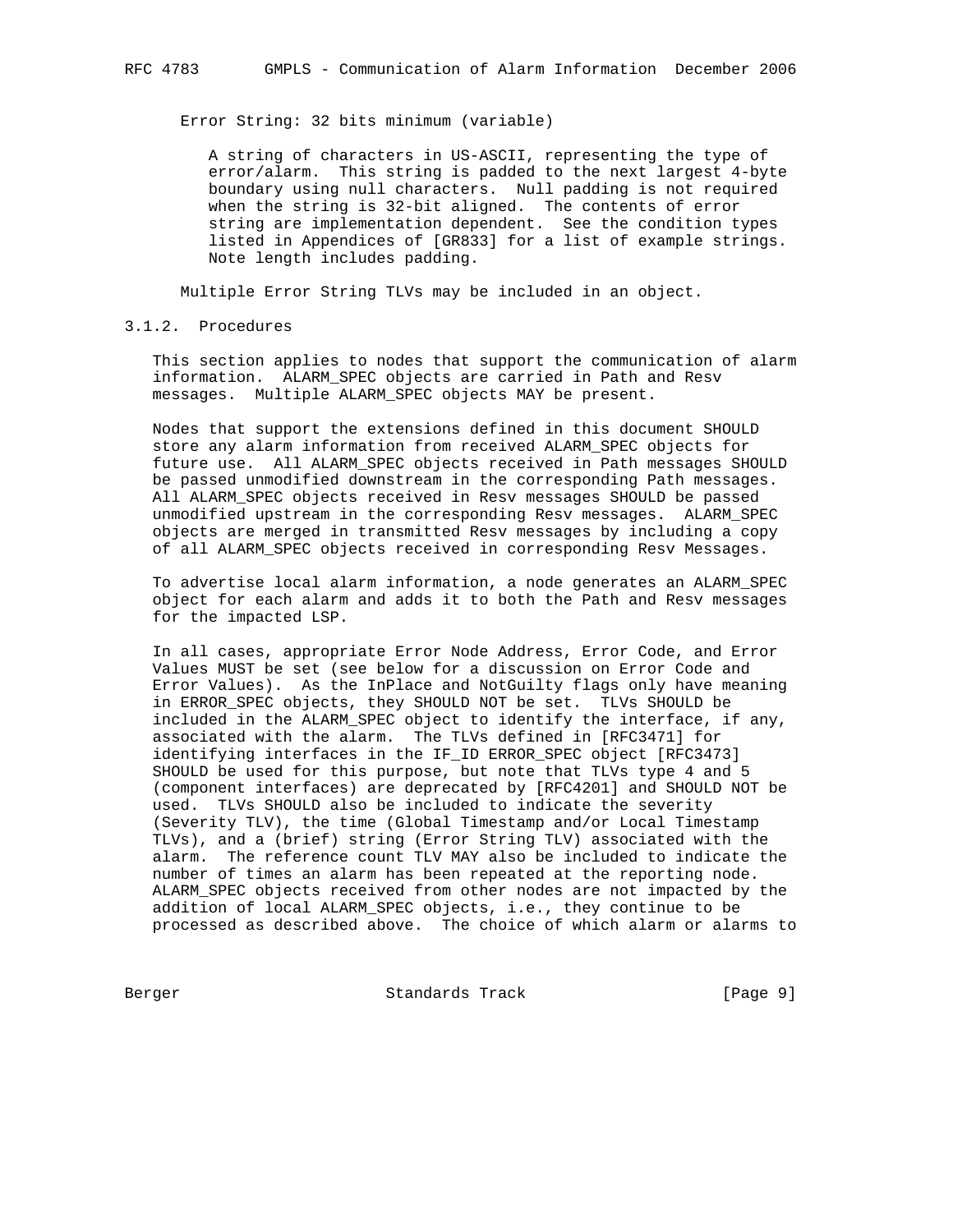advertise and which to omit is a local policy matter, and may be configurable by the user.

There are two ways to indicate time. A global timestamp TLV is used to provide an absolute time reference for the occurrence of an alarm. The local timestamp TLV is used to provide time reference for the occurrence of an alarm that is relative to other information advertised by the node. The global timestamp SHOULD be used on nodes that maintain an absolute time reference. Both timestamp TLVs MAY be used simultaneously.

 Note, ALARM\_SPEC objects SHOULD NOT be added to the Path and Resv states of LSPs that are in "alarm communication inhibited" state. ALARM\_SPEC objects MAY be added to the state of LSPs that are in an "administratively down" state. These states are indicated by the I and A bits of the Admin\_Status object; see Section 3.2.

 To remove local alarm information, a node simply removes the matching locally generated ALARM\_SPEC objects from the outgoing Path and Resv messages. A node MAY modify a locally generated ALARM\_SPEC object.

 Normal refresh and trigger message processing applies to Path or Resv messages that contain ALARM\_SPEC objects. Note that changes in ALARM\_SPEC objects from one message to the next may include a modification in the contents of a specific ALARM\_SPEC object, or a change in the number of ALARM\_SPEC objects present. All changes in ALARM\_SPEC objects SHOULD be processed as trigger messages.

 Failure to follow the above directives, in particular the ones labeled "SHOULD" and "SHOULD NOT", may result in the alarm information not being properly or fully communicated.

3.1.3. Error Codes and Values

 The Error Codes and Values used in ALARM\_SPEC objects are the same as those used in ERROR\_SPEC objects. New Error Code values for use with both ERROR\_SPEC and ALARM\_SPEC objects may be assigned to support alarm types defined by other standards.

 In this document we define one new Error Code. The Error Code uses the value 31 and is referred to as "Alarms". The values used in the Error Values field when the Error Code is "Alarms" are the same as the values defined in the IANAItuProbableCause Textual Convention of IANA-ITU-ALARM-TC-MIB in the Alarm MIB [RFC3877]. Note that these values are managed by IANA; see http://www.iana.org.

Berger Standards Track [Page 10]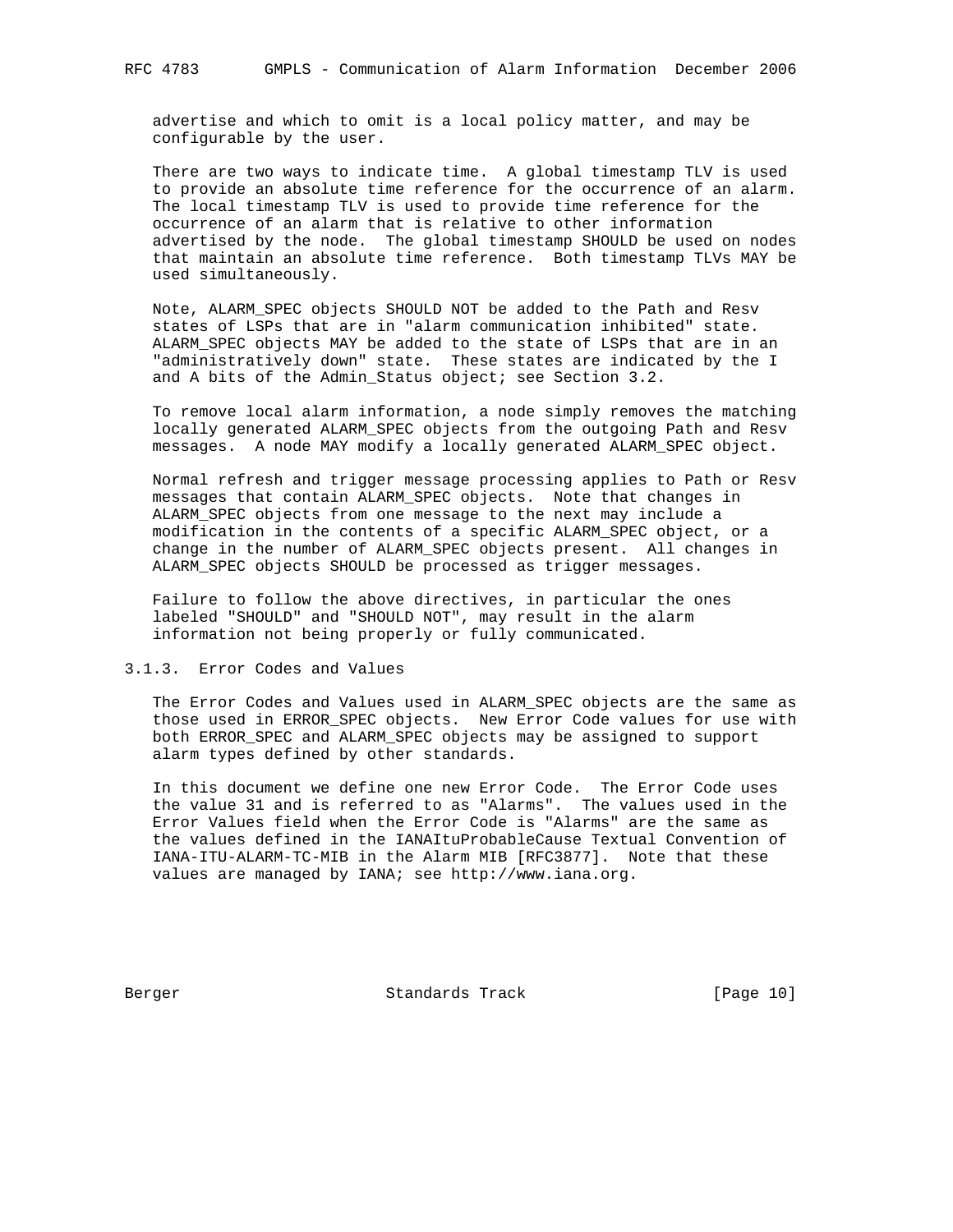# 3.1.4. Backwards Compatibility

 The support of ALARM\_SPEC objects is OPTIONAL. Non-supporting nodes will (according to the rules defined in [RFC2205]) pass the objects through the node unmodified, because the ALARM\_SPEC object has a C-Num of the form 11bbbbbb.

 This allows alarm information to be collected and examined in a network built from a collection of nodes some of which support the communication of alarm information, and some of which do not.

3.2. Controlling Alarm Communication

 Alarm information communication is controlled via Administrative Status Information as carried in the Admin\_Status object. A new bit is defined, called the I bit, that indicates when alarm communication is to be inhibited. The definition of this bit does not modify the procedures defined in Section 7 of [RFC3473].

### 3.2.1. Updated Admin\_Status Object

 The format of the Admin\_Status object is updated to include the I bit:

|   |  |  |  |        |  |  |  |          |  |  |  |  |  |  | 0 1 2 3 4 5 6 7 8 9 0 1 2 3 4 5 6 7 8 9 0 1 2 3 4 5 6 7 8 9 0 1 |     |  |
|---|--|--|--|--------|--|--|--|----------|--|--|--|--|--|--|-----------------------------------------------------------------|-----|--|
|   |  |  |  |        |  |  |  |          |  |  |  |  |  |  |                                                                 |     |  |
|   |  |  |  | Length |  |  |  |          |  |  |  |  |  |  | $Class-Num(196)$ $C-Type(1)$                                    |     |  |
|   |  |  |  |        |  |  |  |          |  |  |  |  |  |  |                                                                 |     |  |
| R |  |  |  |        |  |  |  | Reserved |  |  |  |  |  |  |                                                                 | ADI |  |
|   |  |  |  |        |  |  |  |          |  |  |  |  |  |  |                                                                 |     |  |

Inhibit Alarm Communication (I): 1 bit

 When set, indicates that alarm communication is disabled for the LSP and that nodes SHOULD NOT add local alarm information.

 See Section 7.1 of [RFC3473] for the definition of the remaining bits.

# 3.2.2. Procedures

 The I bit may be set and cleared using the procedures defined in Sections 7.2 and 7.3 of [RFC3473]. A node that receives (or generates) an Admin\_Status object with the A or I bits set (1), SHOULD remove all locally generated alarm information from the matching LSP's outgoing Path and Resv messages. When a node receives (or generates) an Admin\_Status object with the A and I bits clear (0) and there is local alarm information present, it SHOULD add the local

Berger Standards Track [Page 11]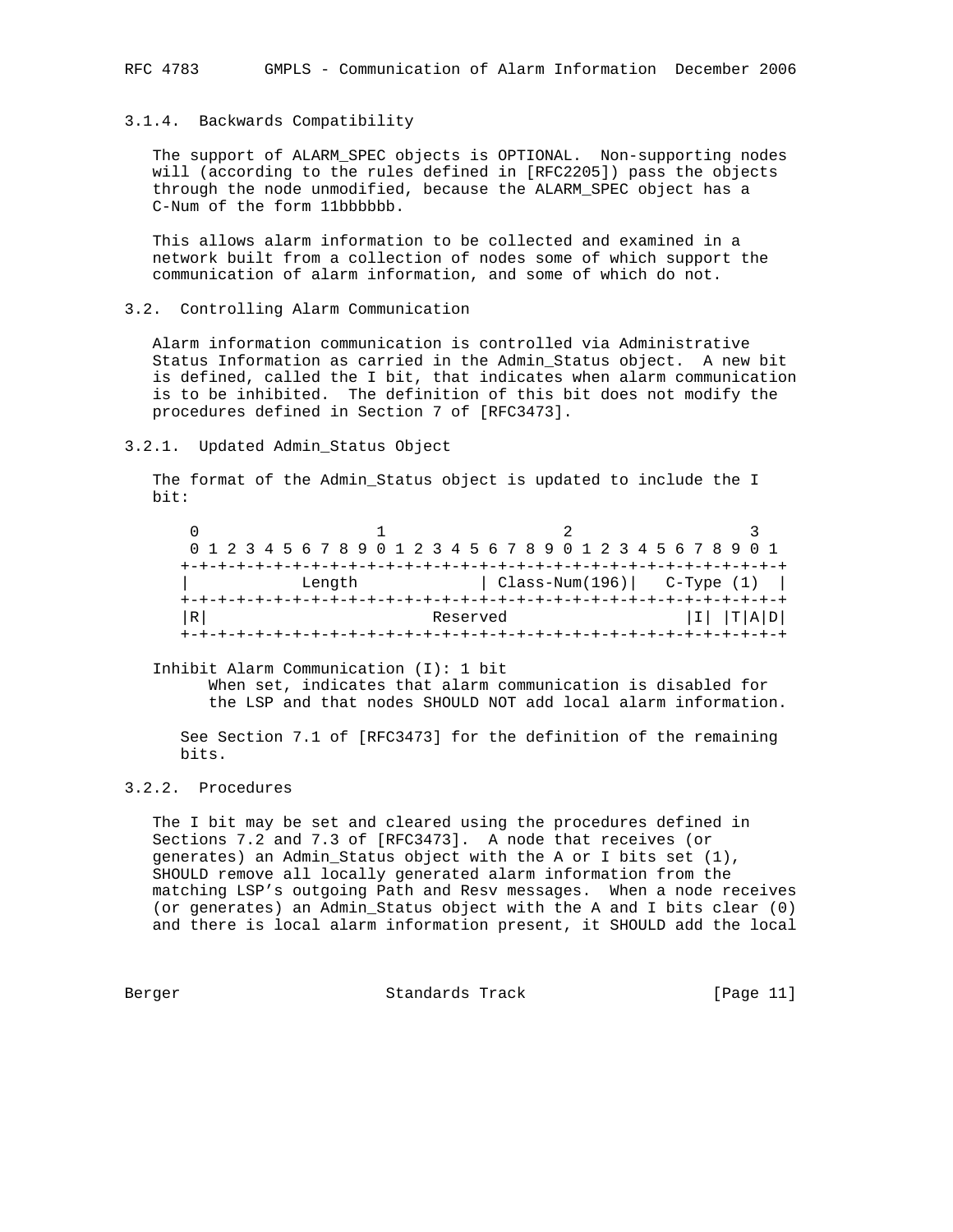alarm information to the matching LSP's outgoing Path and Resv messages.

 The processing of non-locally generated ALARM\_SPEC objects MUST NOT be impacted by the contents of the Admin\_Status object; that is, received ALARM\_SPEC objects MUST be forwarded unchanged regardless of the received or transmitted settings of the I and A bits. Note that, per [RFC3473], the absence of the Admin\_Status object is equivalent to receiving an object containing values all set to zero (0).

 I bit related processing behavior MAY be overridden locally based on configuration.

 When generating Notify messages for LSPs with the I bit set, the TLVs described in this document MAY be added to the ERROR\_SPEC object sent in the Notify message.

3.3. Message Formats

 This section presents the RSVP message-related formats as modified by this document. The formats specified in [RFC3473] served as the basis of these formats. The objects are listed in suggested ordering.

The format of a Path message is as follows:

 <Path Message> ::= <Common Header> [ <INTEGRITY> ] [ [<MESSAGE\_ID\_ACK> | <MESSAGE\_ID\_NACK>] ... ] [ <MESSAGE\_ID> ] <SESSION> <RSVP\_HOP> <TIME\_VALUES> [ <EXPLICIT\_ROUTE> ] <LABEL\_REQUEST> [ <PROTECTION> ] [ <LABEL\_SET> ... ] [ <SESSION\_ATTRIBUTE> ] [ <NOTIFY\_REQUEST> ] [ <ADMIN\_STATUS> ] [ <POLICY\_DATA> ... ] [ <ALARM\_SPEC> ... ] <sender descriptor>

<sender descriptor> is not modified by this document.

Berger Standards Track [Page 12]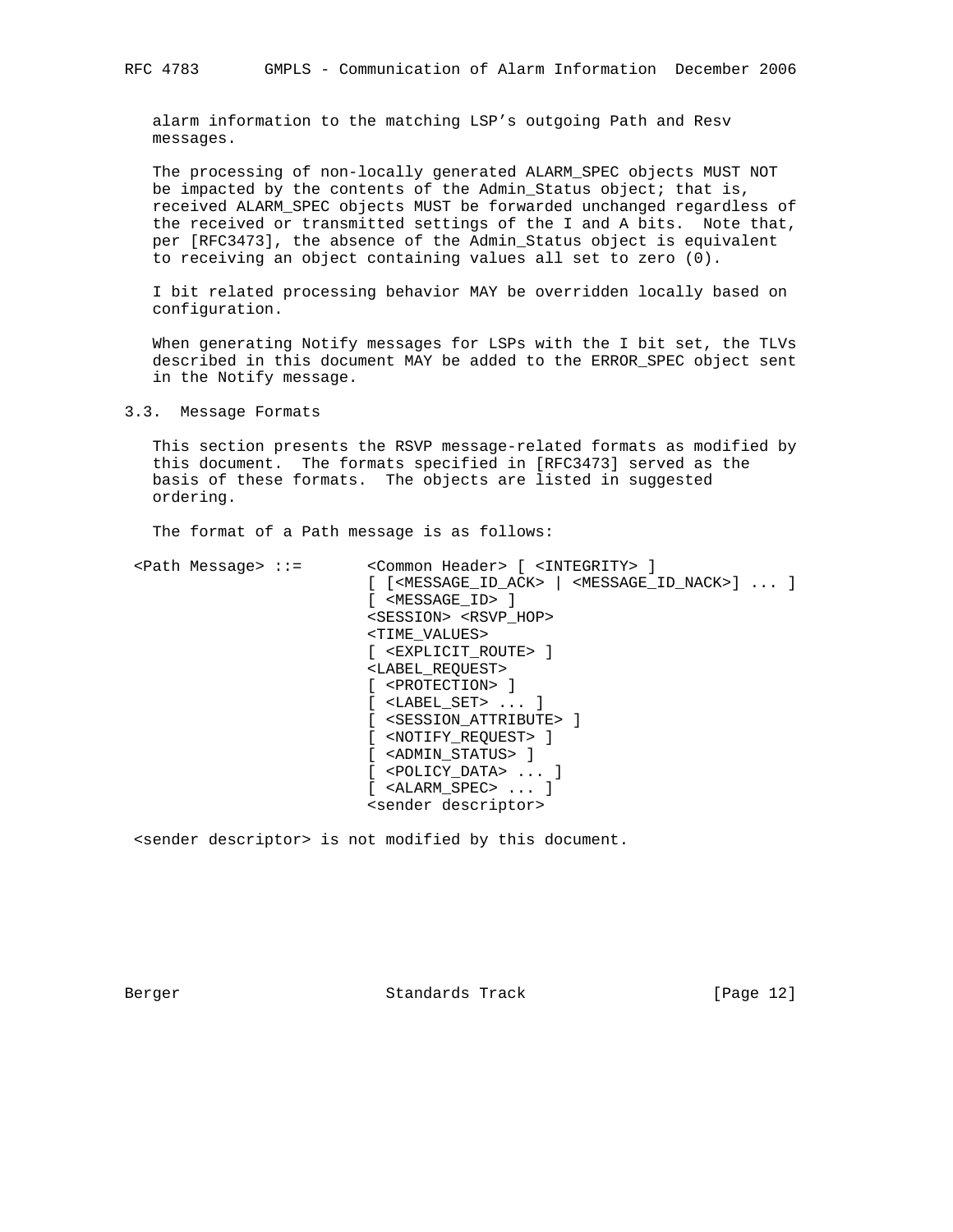The format of a Resv message is as follows:

 <Resv Message> ::= <Common Header> [ <INTEGRITY> ] [ [<MESSAGE\_ID\_ACK> | <MESSAGE\_ID\_NACK>] ... ] [ <MESSAGE\_ID> ] <SESSION> <RSVP\_HOP> <TIME\_VALUES> [ <RESV\_CONFIRM> ] [ <SCOPE> ] [ <NOTIFY\_REQUEST> ] [ <ADMIN\_STATUS> ] [ <POLICY\_DATA> ... ] [ <ALARM\_SPEC> ... ] <STYLE> <flow descriptor list>

<flow descriptor list> is not modified by this document.

3.4. Relationship to GMPLS UNI

 [RFC4208] defines how GMPLS may be used in an overlay model to provide a user-to-network interface (UNI). In this model, restrictions may be applied to the information that is signaled between an edge-node and a core-node. This restriction allows the core network to limit the information that is visible outside of the core. This restriction may be made for confidentiality, privacy, or security reasons. It may also be made for operational reasons, for example, if the information is only applicable within the core network.

 The extensions described in this document are candidates for filtering as described in [RFC4208]. In particular, the following observations apply.

- o An ingress or egress core-node MAY filter alarms from the GMPLS core to a client-node UNI LSP. This may be to protect information about the core network, or to indicate that the core network is performing or has completed recovery actions for the GMPLS LSP.
- o An ingress or egress core-node MAY modify alarms from the GMPLS core when sending to a client-node UNI LSP. This may facilitate the UNI client's ability to understand the failure and its effect on the data plane, and enable the UNI client to take corrective actions in a more appropriate manner.
- o Similarly, an egress core-node MAY choose not to request alarm reporting on Path messages that it sends downstream to the overlay network.

Berger Standards Track [Page 13]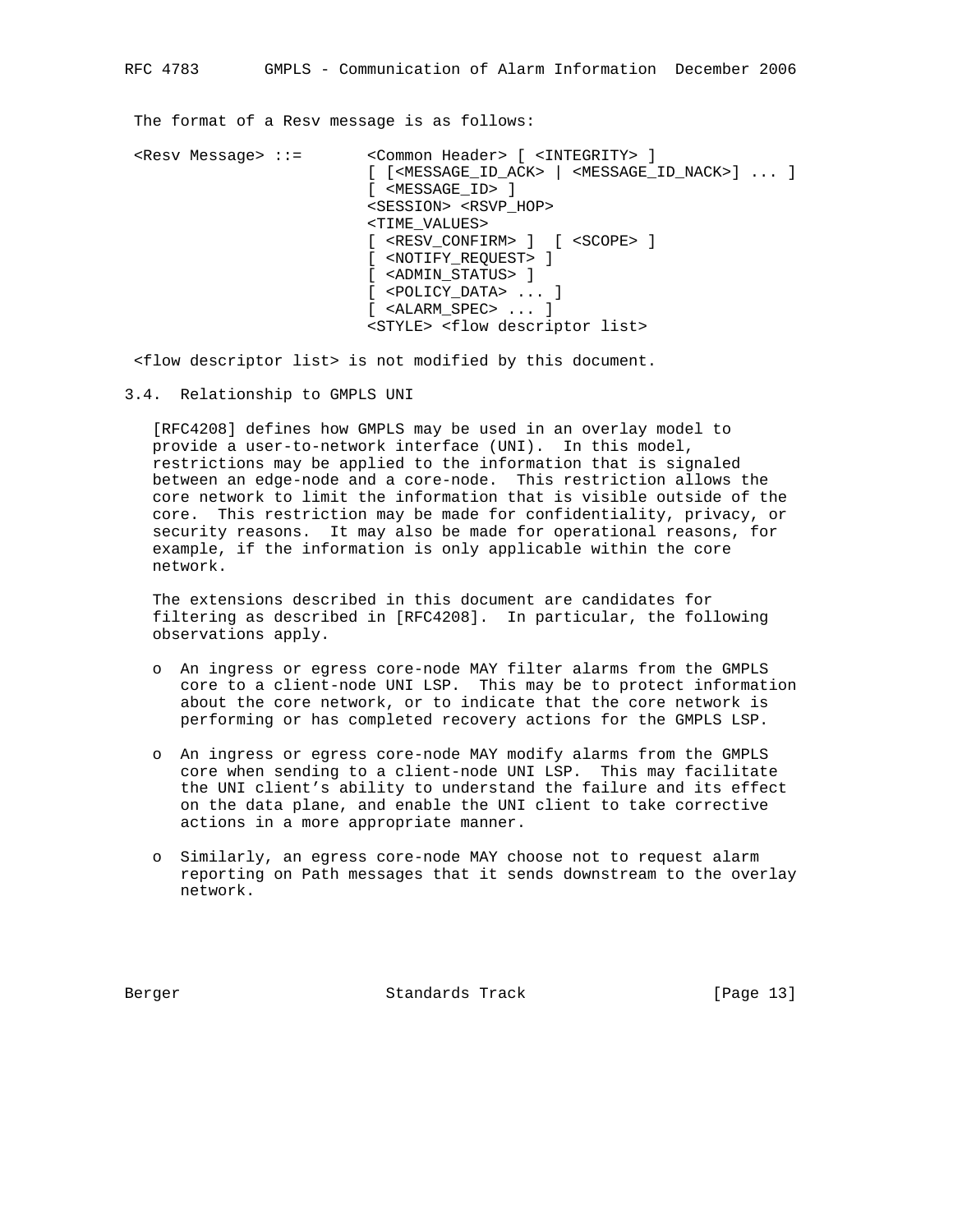# 3.5. Relationship to GMPLS E-NNI

 GMPLS may be used at the external network-to-network interface (E-NNI); see [ASON-APPL]. At this interface, restrictions may be applied to the information that is signaled between an egress and an ingress core-node.

 This restriction allows the ingress core network to limit the information that is visible outside of its core network. This restriction may be made for confidentiality, privacy, or security reasons. It may also be made for operational reasons, for example, if the information is only applicable within the core network.

 The extensions described in this document are candidates for filtering as described in [ASON-APPL]. In particular, the following observations apply.

- o An ingress or egress core-node MAY filter internal core network alarms. This may be to protect information about the internal network or to indicate that the core network is performing or has completed recovery actions for this LSP.
- o An ingress or egress core-node MAY modify internal core network alarms. This may facilitate the peering E-NNI (i.e., the egress core-node) to understand the failure and its effect on the data plane, and take corrective actions in a more appropriate manner or prolong the generated alarms upstream/downstream as appropriated.
- o Similarly, an egress/ingress core-node MAY choose not to request alarm reporting on Path messages that it sends downstream.
- 4. Security Considerations

 Some operators may consider alarm information as sensitive. To support environments where this is the case, implementations SHOULD allow the user to disable the generation of ALARM\_SPEC objects, or to filter or correlate them at domain boundaries.

 This document introduces no additional security considerations. See [RFC3473] for relevant security considerations.

 It may be noted that if the security considerations of [RFC3473] are breached, alarm information may be spoofed. Such spoofing would be at most annoying and cause slight degradation of control plane performance since the details are provided for information only and do not result in protocol actions beyond the exchange of messages to convey the information. If the protocol security is able to be breached sufficiently to allow spoofing of alarm information then

Berger Standards Track [Page 14]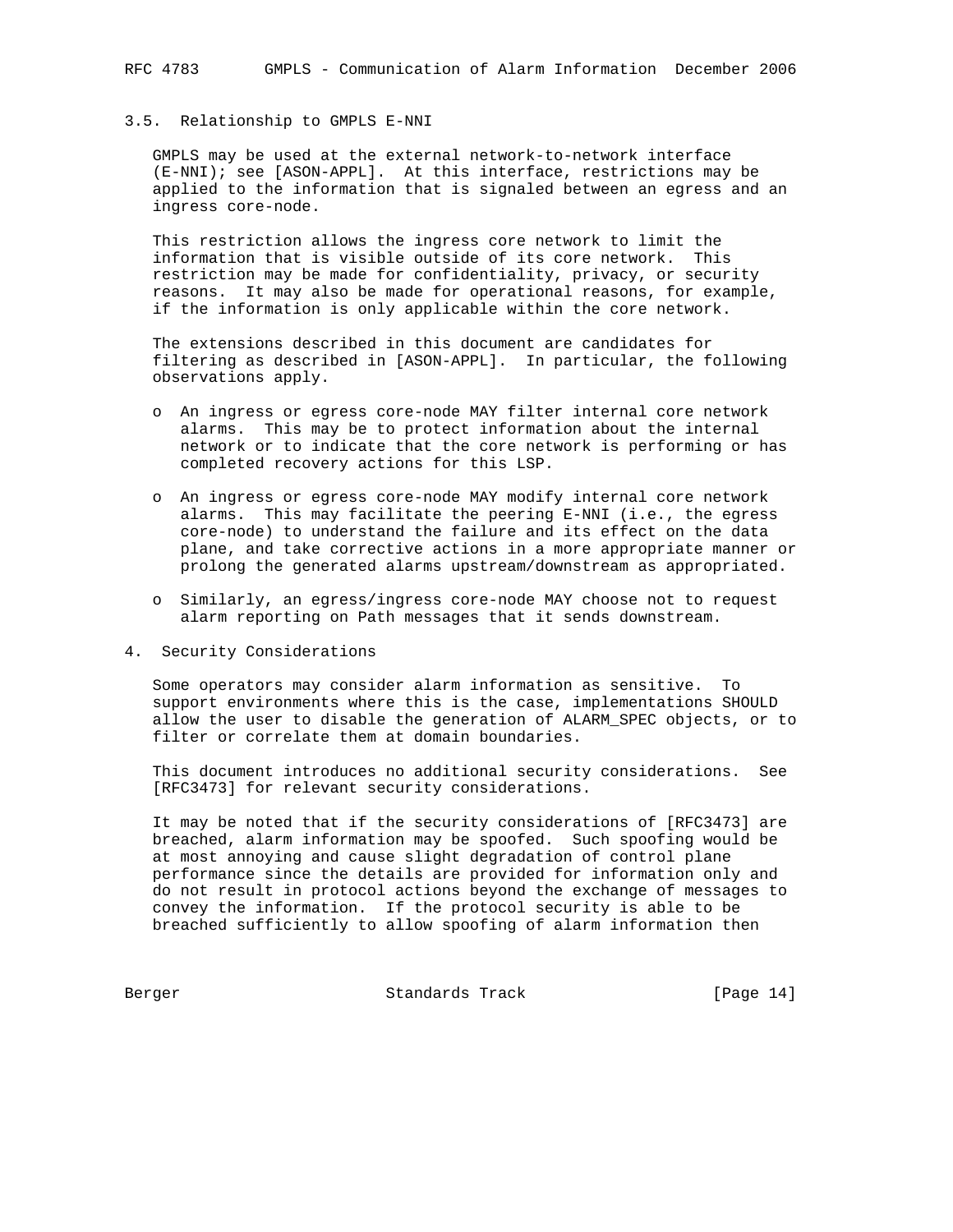considerably more interesting and exciting damage can be caused by spoofing other elements of the protocol messages.

5. IANA Considerations

 IANA administered assignment of new values for namespaces defined in this document and reviewed in this section.

5.1. New RSVP Object

 IANA made the following assignments in the "Class Names, Class Numbers, and Class Types" section of the "RSVP PARAMETERS" registry located at http://www.iana.org/assignments/rsvp-parameters.

 A new class named ALARM\_SPEC (198) was created in the 11bbbbbb range with following values

- o Class = 198, C-Type = 1 RFC 4783 Reserved. (C-Type value defined for ERROR\_SPEC, but is not defined for use with ALARM\_SPEC.)
- o Class = 198, C-Type = 2 RFC 4783 Reserved. (C-Type value defined for ERROR\_SPEC, but is not defined for use with ALARM\_SPEC.)
- o IPv4 IF\_ID ALARM\_SPEC object: Class = 198, C-Type = 3 RFC 4783 Definition same as IPv4 IF\_ID ERROR\_SPEC [RFC3473].
- o IPv6 IF\_ID ALARM\_SPEC object: Class = 198, C-Type = 4 RFC 4783 Definition same as IPv6 IF\_ID ERROR\_SPEC [RFC3473].

 The ALARM\_SPEC object uses the Error Code and Error Values from the ERROR\_SPEC object.

Berger Standards Track [Page 15]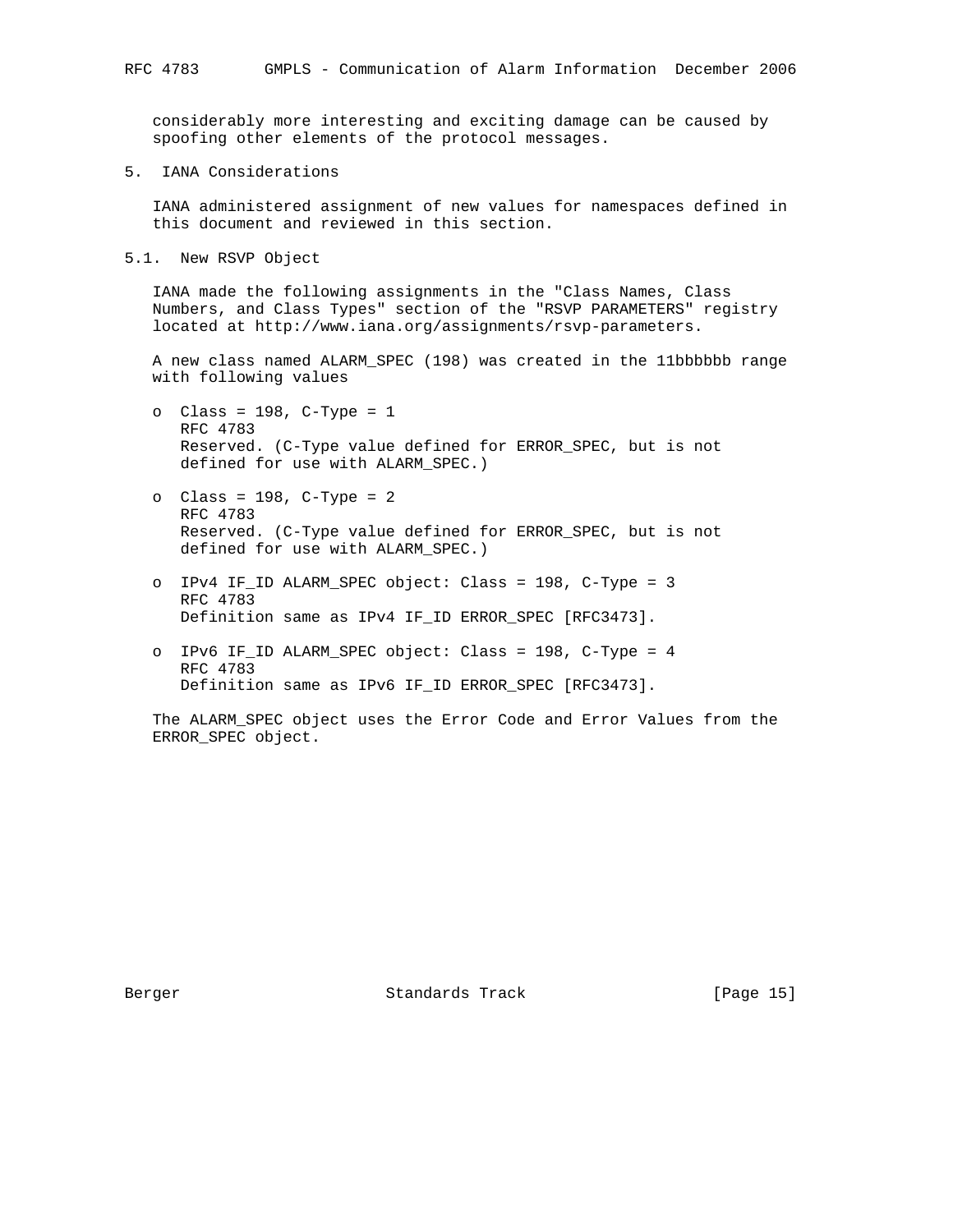# 5.2. New Interface ID Types

 IANA made the following assignments in the "Interface\_ID Types" section of the "GMPLS Signaling Parameters" registry located at http://www.iana.org/assignments/gmpls-sig-parameters.

|  | 512 8 REFERENCE COUNT              | RFC 4783 |
|--|------------------------------------|----------|
|  | 513 8 SEVERITY                     | RFC 4783 |
|  | 514 8 GLOBAL TIMESTAMP             | RFC 4783 |
|  | 515 8 LOCAL TIMESTAMP              | RFC 4783 |
|  | 516 variable ERROR STRING RFC 4783 |          |

5.3. New Registry for Admin-Status Object Bit Fields

 IANA created a new section titled "Administrative Status Information Flags" in the "GMPLS Signaling Parameters" registry located at http://www.iana.org/assignments/gmpls-sig-parameters and made the following assignments:

| Value                                                                       | Name                                                                                                                   | Reference                                                                                    |
|-----------------------------------------------------------------------------|------------------------------------------------------------------------------------------------------------------------|----------------------------------------------------------------------------------------------|
| 0x80000000<br>$0 \times 00000010$<br>0x00000004<br>0x00000002<br>0x00000001 | Reflect (R)<br>Inhibit Alarm Communication (I)<br>Testing (T)<br>Administratively down (A)<br>Deletion in progress (D) | [RFC3473/RFC3471]<br>RFC 4783<br>[RFC3473/RFC3471]<br>[RFC3473/RFC3471]<br>[RFC3473/RFC3471] |
|                                                                             |                                                                                                                        |                                                                                              |

5.4. New RSVP Error Code

 IANA made the following assignments in the "Error Codes and Values" section of the "RSVP PARAMETERS" registry located at http://www.iana.org/assignments/rsvp-parameters.

31 Alarms RFC 4783

 The Error Value sub-codes for this Error Code have values and meanings identical to the values and meanings defined in the IANAItuProbableCause Textual Convention of IANA-ITU-ALARM-TC-MIB in the Alarm MIB [RFC3877]. Note that these values are already managed the IANA.

Berger Standards Track [Page 16]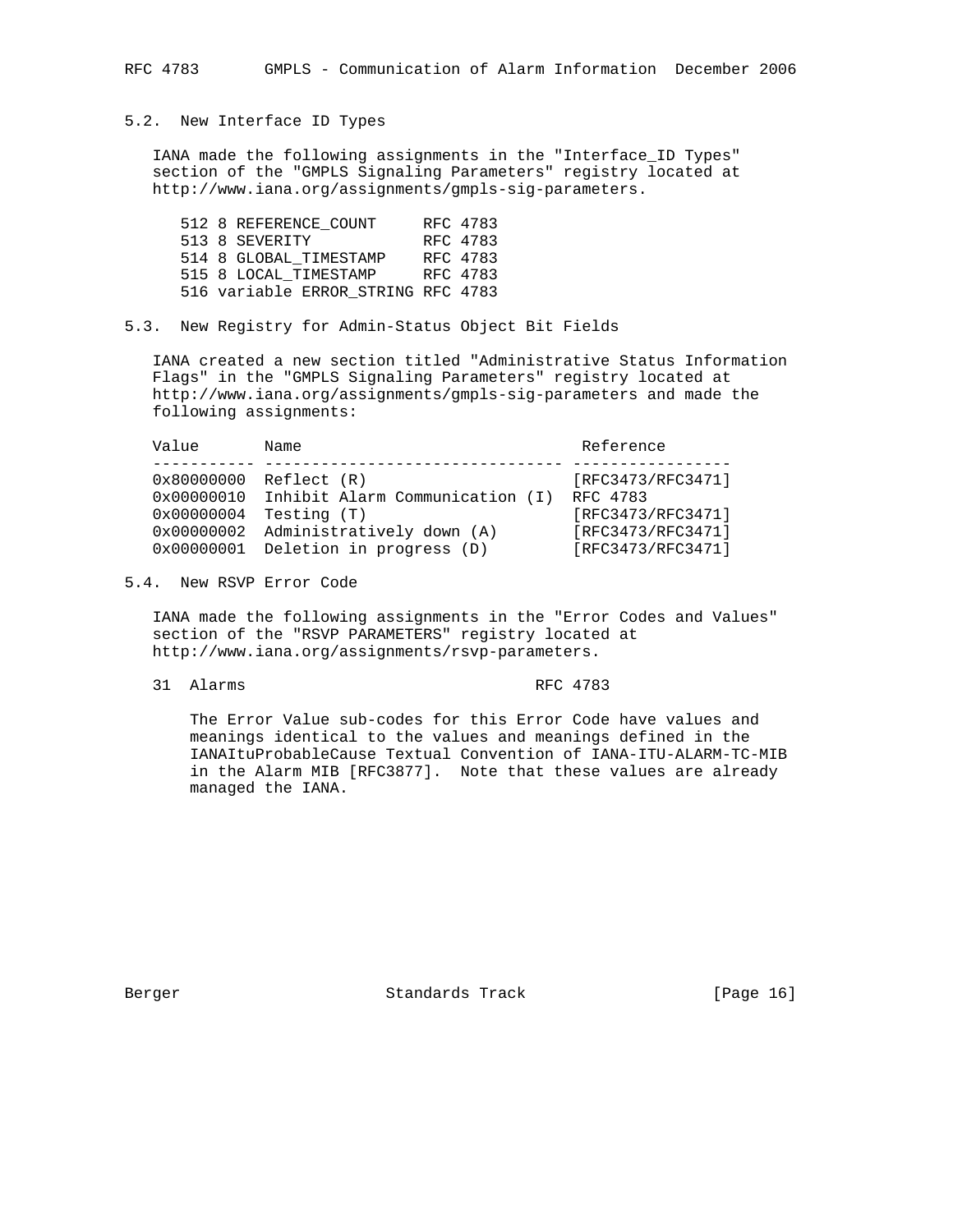# 6. References

- 6.1. Normative References
	- [RFC2119] Bradner, S., "Key words for use in RFCs to Indicate Requirement Levels", BCP 14, RFC 2119, March 1997.
	- [RFC2205] Braden, R., Ed., Zhang, L., Berson, S., Herzog, S., and S. Jamin, "Resource ReSerVation Protocol (RSVP) -- Version 1 Functional Specification", RFC 2205, September 1997.
	- [RFC3471] Berger, L., Ed., "Generalized Multi-Protocol Label Switching (GMPLS) Signaling Functional Description", RFC 3471, January 2003.
	- [RFC3473] Berger, L., Ed., "Generalized Multi-Protocol Label Switching (GMPLS) Signaling Resource ReserVation Protocol-Traffic Engineering (RSVP-TE) Extensions", RFC 3473, January 2003.
	- [RFC3877] Chisholm, S. and D. Romascanu, "Alarm Management Information Base (MIB)", RFC 3877, September 2004.
	- [M.3100] ITU Recommendation M.3100, "Generic Network Information Model", 1995.
- 6.2. Informative References
	- [RFC4201] Kompella, K., Rekhter, Y., and L. Berger, "Link Bundling in MPLS Traffic Engineering (TE)", RFC 4201, October 2005.
	- [M.20] ITU-T, "MAINTENANCE PHILOSOPHY FOR TELECOMMUNICATION NETWORKS", Recommendation M.20, October 1992.
	- [GR833] Bellcore, "Network Maintenance: Network Element and Transport Surveillance Messages" (GR-833-CORE), Issue 3, February 1999.
	- [RFC4208] Swallow, G., Drake, J., Ishimatsu, H., and Y. Rekhter, "Generalized Multiprotocol Label Switching (GMPLS) User- Network Interface (UNI): Resource ReserVation Protocol- Traffic Engineering (RSVP-TE) Support for the Overlay Model", RFC 4208, October 2005.

Berger Standards Track [Page 17]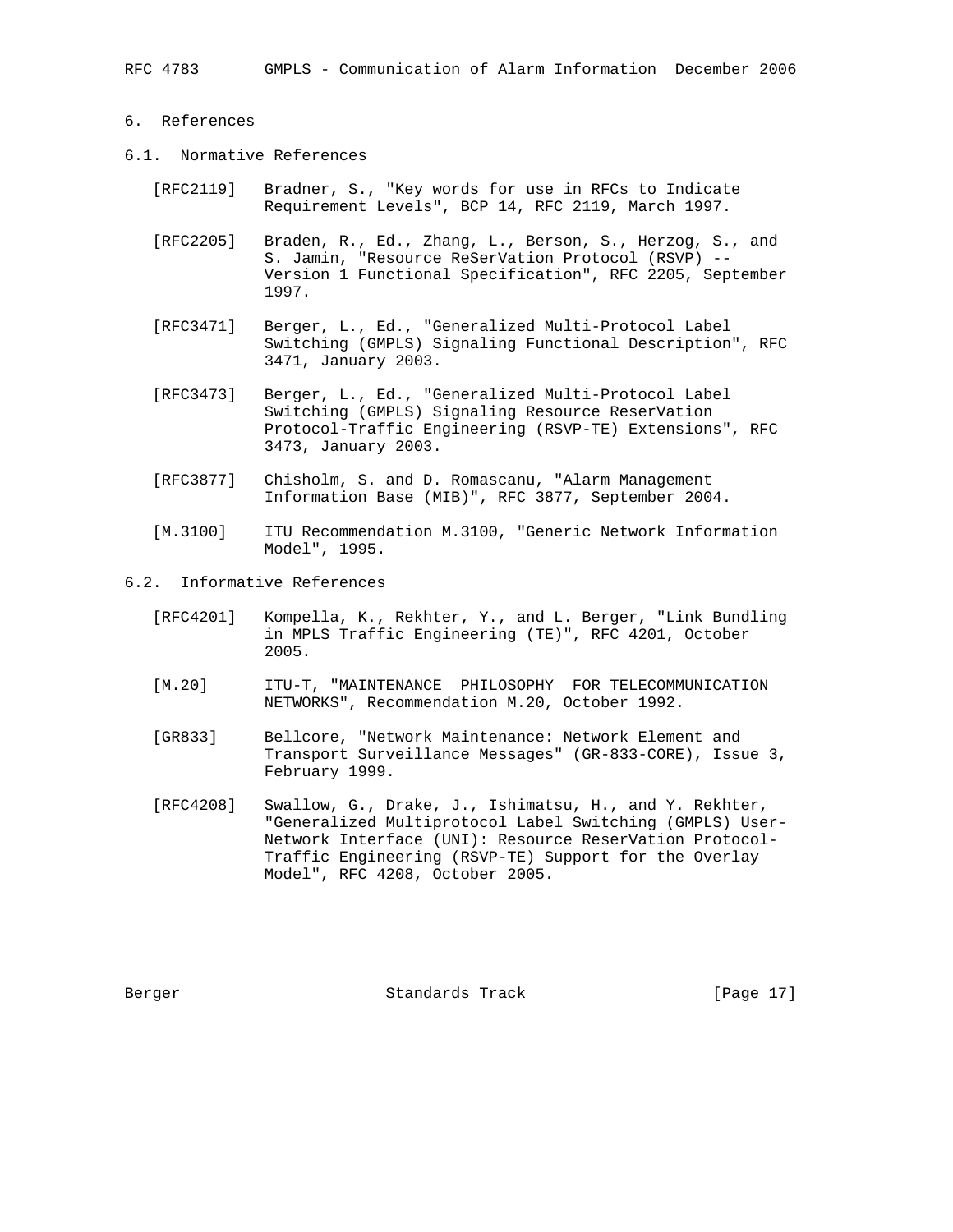[ASON-APPL] Papadimitriou, D., et al., "Generalized MPLS (GMPLS) RSVP-TE signaling usage in support of Automatically Switched Optical Network (ASON)", Work in Progress, July 2005.

7. Acknowledgments

 Valuable comments and input were received from a number of people, including Wes Doonan, Bert Wijnen for the DISMAN reference, and Tom Petch for getting the DISMAN WG interactions started. We also thank David Black, Lars Eggert, Russ Housley, Dan Romascanu, and Magnus Westerlund for their valuable comments.

8. Contributors

Contributors are listed in alphabetical order:

 Deborah Brungard AT&T Labs, Room MT D1-3C22 200 Laurel Avenue Middletown, NJ 07748, USA Phone: (732) 420-1573 EMail: dbrungard@att.com

 Igor Bryskin Adrian Farrel Movaz Networks, Inc. The Consulting Consulting 7926 Jones Branch Drive Suite 615 McLean VA, 22102, USA Phone: +44 (0) 1978 860944 EMail: ibryskin@movaz.com EMail: adrian@olddog.co.uk

 Dimitri Papadimitriou (Alcatel) Arun Satyanarayana Francis Wellesplein 1 and Cisco Systems, Inc. B-2018 Antwerpen, Belgium 170 West Tasman Dr. San Jose, CA 95134 USA Phone: +32 3 240-8491 Phone: +1 408 853-3206 EMail: dimitri.papadimitriou@alcatel.be EMail: asatyana@cisco.com

Editor's Address

 Lou Berger LabN Consulting, L.L.C.

 Phone: +1 301-468-9228 EMail: lberger@labn.net

Berger Standards Track [Page 18]